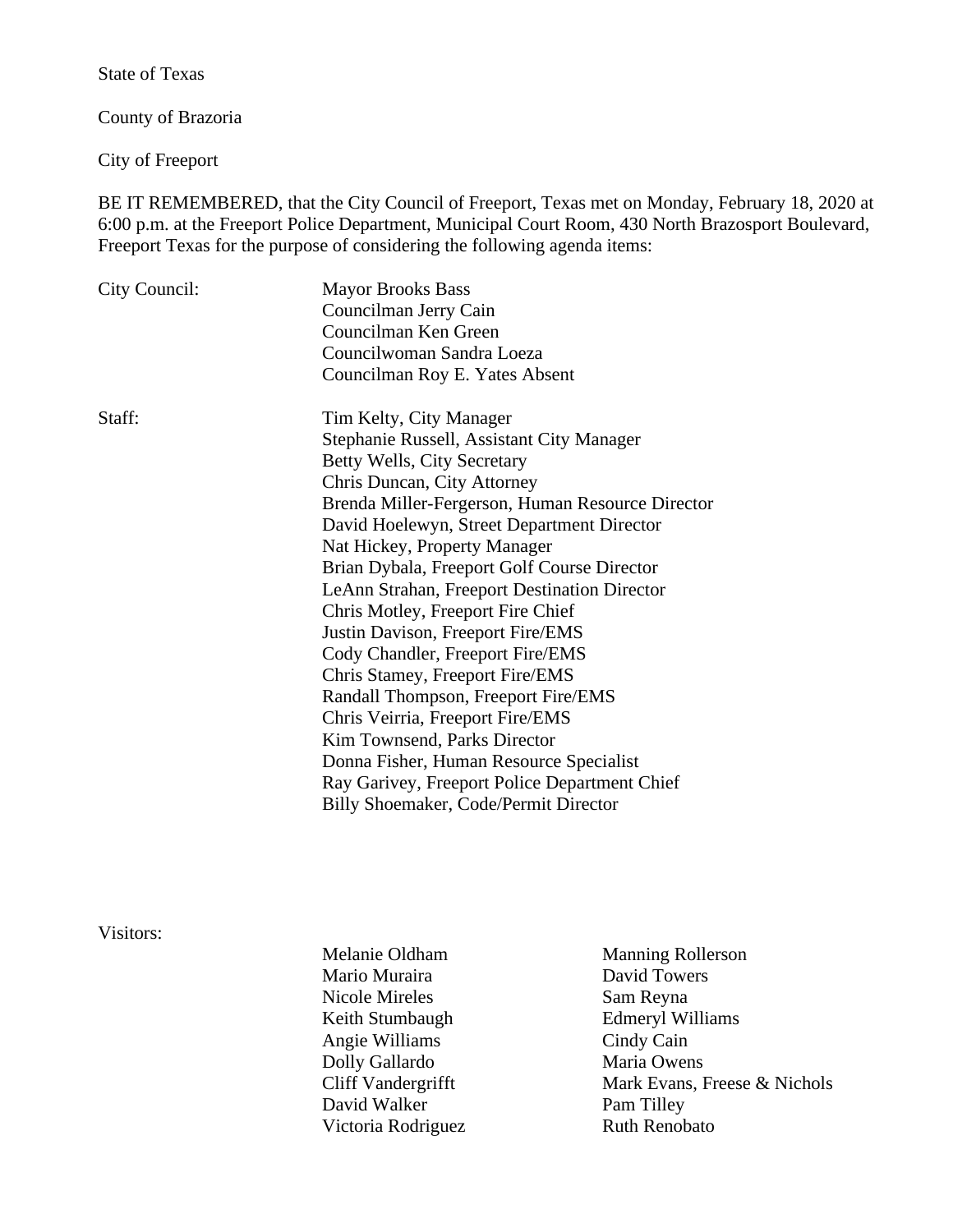Jessie Parker Lila Lloyd Ruben Renobato Bob Koole Mario Muraira **David Towers** Desiree Pearson Tommy Pearson Manning Rollerson Sam Green

.

## **Call to order.**

Mayor Brooks Bass called the meeting to order at 6:00 p.m.

## **Citizen's Comments**

Manning Rollerson spoke to council of his concerns of the issues on the East End of Freeport. He said that his grandmother bought her home from Ms. Beacroft. He said that the residents in the East End have been lied to. Mr. Rollerson asked what the city is going to do, because the whole city is being taken over by industry, he said that the East End was let down by the leaders of the City of Freeport.

David Walker spoke to council regarding his concerns on the new homes on 9<sup>th</sup> street which were built by the Port Freeport in the East End. He said that there are problems with these new builds. He asked if council was aware of the problems. He said that drainage from the kitchen sink would drain into the dishwasher and then run on the floor. He asked if there is any kind of recovery for residents in the East End. Mayor Bass said that he was unaware of the issues, but he will make sure this is looked into. Mayor Bass he has not met with the Port since he has become Mayor, but did say there will be a meeting with the Port soon, and his job as the Mayor of the City of Freeport is to work with all folks, and most important to the citizens of Freeport. Mayor said that he will not go in gently with Port Freeport.

Ms. Pam Tilley spoke to council about her concerns of the East End, she said that she is encouraged by what she has heard tonight in that council is working on the concerns of East End Freeport. She said that she was unaware that the City had not met with the Port Freeport yet, and that the residents would like to be apart of this. She said that her father is 95 years old and has lived in the East End for more than 70 years, and still lives here. She said during this time he raised his family and given of his time. She said that her father gets letters from Port Freeport. She said there are no sidewalks in the East End. No road improvements. She said that the residents want to be a part of the partnership which the residents are hearing about.

Melanie Oldham spoke to council stating that she lives in Ward A. She said that she applauds the Mayor and Council of the City of Freeport. Ms. Oldham said that the Port has had to much freedom to be able to take land from the East End residents. She said that silence is consent.

Jessie Parker said that she is here to speak of the East End. She said that her family has been on the property for 75 years. She said that there was a city ordinance that said black people could only live on the East End of Freeport. She said that their family did not have a choice. She said that those that did not grow up here do not realize that the residents of the East End took care of themselves. Ms. Parker said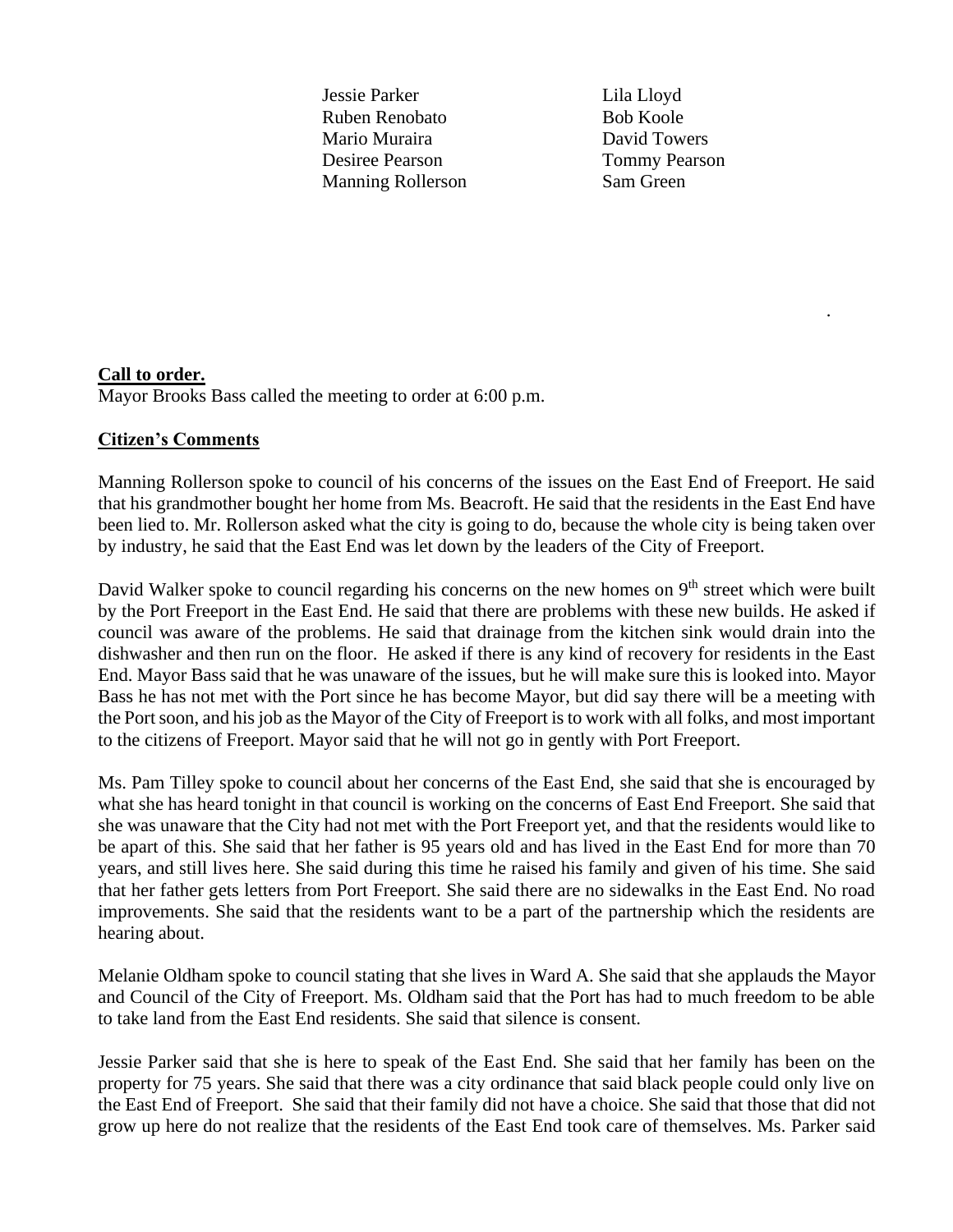that they had barbers, grocery stores, and convivence stores. She said that when the City celebrated the 100 years of Freeport, the East End was not included in this. She said that the gutters and curbs were paid by the residents, but there are still no sidewalks. Ms. Parker said that what has happened to the East End was intentional. She is asking that before the East End is completely demolished to please help save the legacy and the work that was done in this community. April 2-6, 2020, she said that she has reserved the library in Freeport and Lake Jackson so that people can come, tell their stories and share pictures. She said that this is an organization called The East End Families.

Ruben Renabato said that a few weeks ago, on January 24, he witnessed a sad event that happened to our city. He said corruption and greed took over. Truth was shattered. He said the city got a black eye from this. Public service should not be taken lightly, it is a high calling or service to others not to ourselves. He said even after all that has happened there still remains hope. Mr. Renabato said make Freeport proud again. Make Freeport great again

Cliff Vandergrifft thanked council and the Mayor for their services for the City of Freeport. Mr. Vandergrifft said that he hired a builder to build his home. He said that from his open record request documents, he does not feel that the City of Freeport followed proper procedures for inspections. He said that when he hired his builder, he depended on them to do the right thing, and for the City to follow the Residential Code, and to watch over the build. He said that he feels he was let down by the City of Freeport.

Robert Koole spoke to council about his concerns to save his home and the East side of Freeport. He said that dump trucks are destroying the roads, and the city just turns a blind eye to the situation. Mr. Koole said that he has had permits denied. Mr. Koole has asked council in the past for street repair, and he hopes that East End is worth saving. Mr. Koole said that he has purchased limestone to fix the holes on his street.

## **PRESENTATIONS/ANNOUNCEMENTS: Announcements by Mayor, City Council and/or Staff**

### Employee of the month for January 2020.

City employee Cody Chandler was presented with a certificate recognizing him as Employee of the Month for January 2020.

### Presentation by Freese and Nichols, Texas Water Development Board Grant Program.

Mark Evans, Funding Specialist, with Freese and Nichols presented to Council the Texas Water Development Board Grant Program. Mr. Evans said that if you are going to be doing funding for your water projects, this program will save money. Mayor Bass asked, what this program will get for the city. Mr. Evans said in this case, it will get lower than market interest rate savings, and the possibility of getting part of the projects funded by a grant. Mayor Bass asked if Mr. Evans would assist the city in the process of this loan. Mr. Evans said from start to finish. Nicole Mireles asked if this will include the updating of the water/sewer treatment. Mr. Evans said typically what the city does is they will go through a comprehensive planning, with a review of the facility. The city will then prioritize the projects and decide which ones to fund.

### Presentation by Freese and Nichols for the Pump Station.

Carlos Quintero, PE with Freese and Nichols, presented to council the condition assessment of the Levee storm water pump station. Mr. Quintero said that they concentrated on the electrical issues that the pump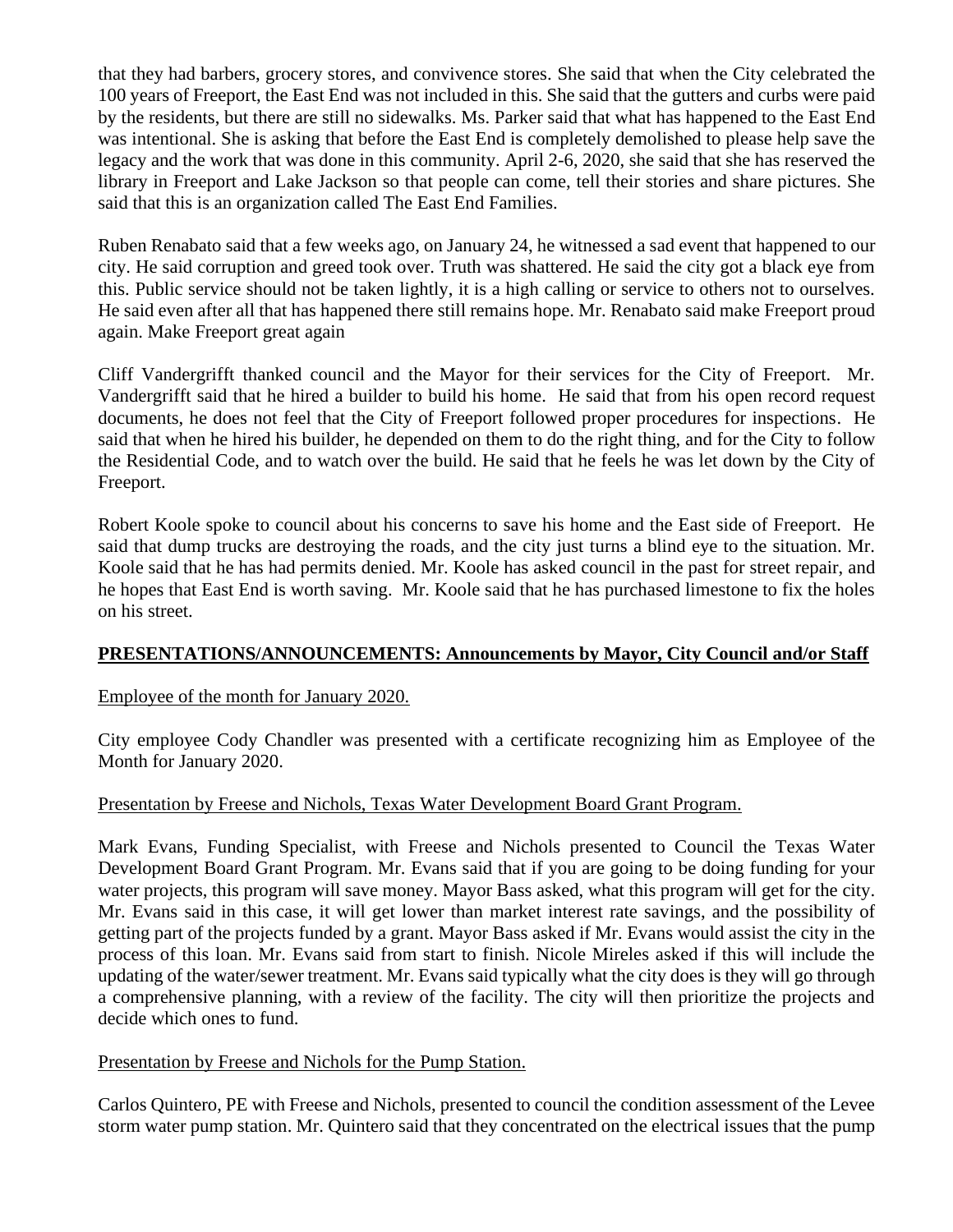station has been having. He said that the assessment will help the city to create a pathway to identify what will be the appropriate action to take. He said that his recommendation is to separate the electrical building, lightning protection system, upgrade the ATS (Automatic Transfer Switch), replace 150A circuit breaker, install an SPD, remove old instruments/overhead lines, and prepare arc flash assessment. The preliminary electrical cost is \$187,000.00. Mayor Bass asked if we decide to use these funds will this prevent what we have had in the past. Mr. Quintero said yes. Mayor Bass asked, if he was assuring us that the actual pumps were still operational, and worth putting this money into them. Mr. Quintero said no that the one that was removed is in poor shape. Mr. Kelty asked if he knew how old the pumps are. David Hoelewyn said the new pump is about three years old, and that the other pump had been rebuilt about three and half years ago. Tommy Pearson asked if this includes the third pump that is missing. Mr. Quintero said no, this is just for the electrical. Mayor Bass if we redo the electrical system, can we tie in the third pump? Mr. Quintero said yes.

# **CONSENT AGENDA:**

Consideration and possible action on the approval of City Council meeting minutes from February 3, 2020.

Consideration and possible action authorizing the Mayor to execute a revised Interlocal Cooperation Contract with the DPS of the State of Texas regarding the Failure to Appear Program

Item number 5 Interlocal Cooperation Contract with the DPS was moved to Regular Session, by Mayor Bass for further discussion

On a motion by Councilwoman Loeza, seconded by Councilman Green, with all present voting "Aye", Council unanimously approved Consent Agenda item number 4.

## **REGULAR SESSION**

Consideration and possible action authorizing the Mayor to execute a revised Interlocal Cooperation Contract with the DPS of the State of Texas regarding the Failure to Appear Program

Assistant City Manager Stephanie Russell presented to council a revised Interlocal Cooperation Contract with the DPS of the State of Texas regarding, the Failure to Appear Program. She said that this interlocal change is to accommodate the changes of the Texas Transportation Code that went into effect in January 1, 2020. Councilwoman Loeza asked if it is approximately \$660.00 in lost revenue annually. Stephanie Russell said yes, it is a very small impact on us.

On a motion by Councilwoman Loeza, seconded by Councilman Cain with all present voting "Aye", Council unanimously approved authorizing the Mayor to execute a revised Interlocal Cooperation Contract with the DPS of the State of Texas regarding the Failure to Appear Program.

## Direction and discussion on City Hall renovation.

City Manager Tim Kelty presented to council the renovations to City Hall. He said that staff would like to move Council Chambers and Municipal Court to the bank side of City Hall. He said that doing this would free up space in the current Chambers, and the Police Department could add some additional office space. Mr. Kelty also said that other things that need to be done are additional bathrooms on the first floor, adequate breakroom for staff on the first floor, renovation of the bathrooms on the second floor,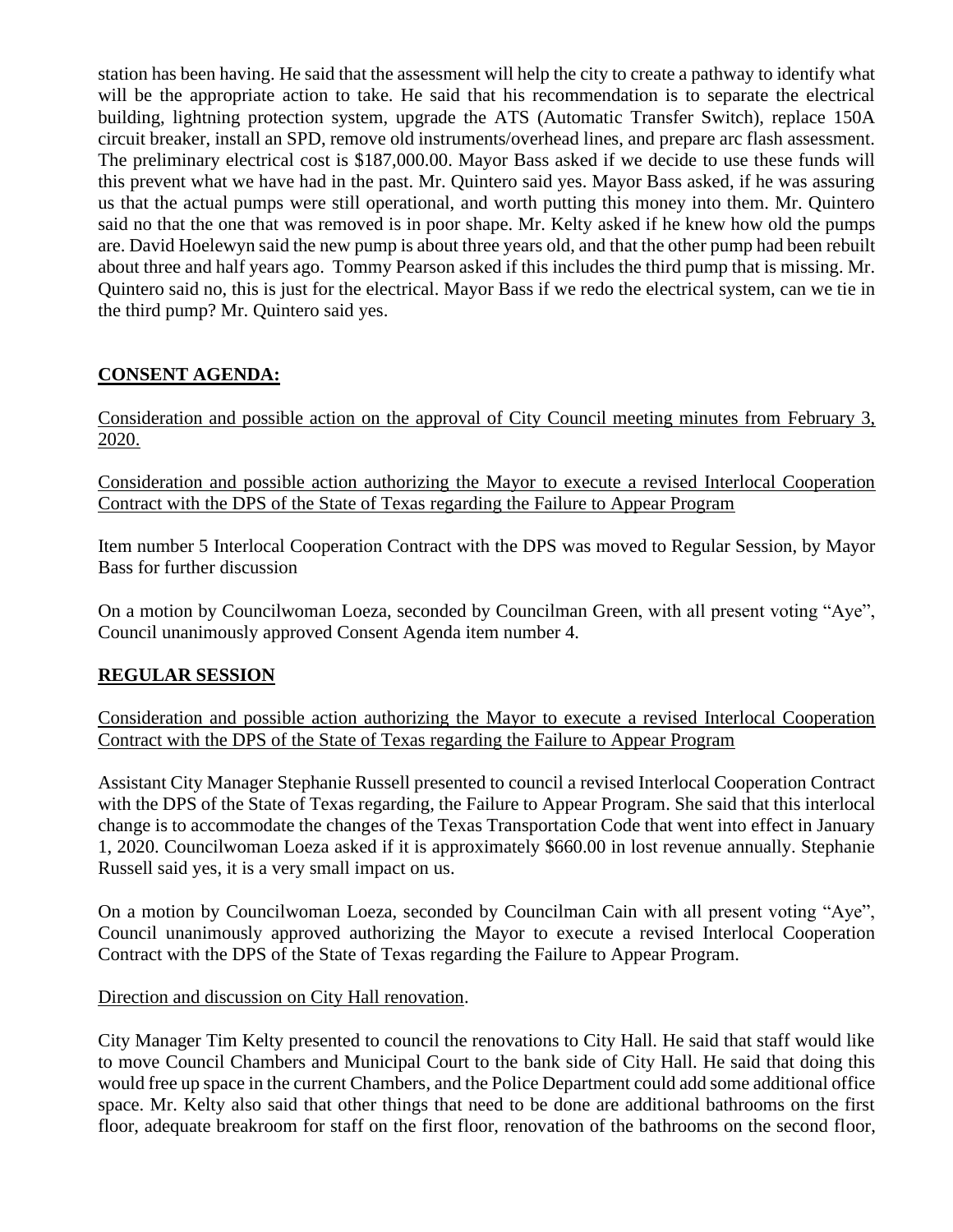increased security, bringing the building up to code, evaluation of space needs to determine the most efficient plan, adding and removing walls to maximize space. Mr. Kelty said that we have already spent money to repair the HVAC and the elevator at City Hall. He said that what staff proposes is to use \$66,500 that was budgeted for the potential move to the O.A. Fleming building, since this move was decided against. Mayor Bass said that there are some immediate needs on the list that need to be taken care of. City Manager Tim Kelty said that there are some things that can be done now without getting into this budget. Such as, the second-floor bathroom which is cosmetic issues. He said that there are some things that are being done now, the carpets will be shampooed this Saturday, the railing in the staircase has been scraped and is getting ready to be painted. As far as putting restrooms on the first floor where there are no public bathrooms, he said that we will need adequate planning for this. Councilwoman Loeza said that most of the budgeted money would be spent mainly on the recommendation on what needs to be done. Mayor Bass said that his suggestion is that we hire someone for the structural changes that will be needed.

### Discussion regarding Riverfest

City Manager Tim Kelty presented to council this year staff plans on having the following activities during Friday and Saturday of the normally scheduled event Riverfest. He said that on Friday there will be the annual BBQ cookoff, which is sponsored by the Fire Department. He said that Friday late afternoon there will be the first round of judging of the BBQ, and Friday night there will be a band in the pavilion with security, this will be a BYOB event. On Saturday there will be bounce houses, rock climbing and shaved ice for sale in the park. The BBQ teams will continue throughout the day with three judged events. One in the morning and two in the afternoon. Staff is exploring other activities for these two days. Staff will be meeting later this week with the Brazoria County Hispanic Lions Club who has asked about running a crawfish boil and cookoff for the public. Mr. Kelty said that plans have begun for 2021 Riverfest. Nicole Mireles said that we have had Riverfest for many years, and it upsets her that someone came in and said that it did not do good last year, so we will not have Riverfest anymore. She said that people look forward to this event. She said that her issue is that the Fire Department has worked very hard to get this event going over the years. And she said that the city's calendar needs to be updated.

### Consideration of granting a variance, authorizing the sale of alcohol on the parcel with tax ID of 148809, comprised of the businesses in the Arlan's Market shopping center area.

City Manager Tim Kelty presented to council the consideration of granting a variance of authorizing the sale of alcohol on parcel with tax ID 148809 comprised of the businesses in the Arlan's Market shopping center. He said that per Ordinance, alcohol cannot be sold within 300 feet of a school, or church. Upon investigation the 300-foot rule was identified. This becomes a problem because on this parcel there are other businesses that are selling alcohol with permits since 2013, and no variance from City Council. Mr. Kelty said that if council will approve this variance it will clean up this oversight.

On a motion by Councilman Green, seconded by Councilman Cain with all present voting "Aye", Council unanimously approved granting a variance, authorizing the sale of alcohol on the parcel with tax ID of 148809, comprised of the businesses in the Arlan's Market shopping center area.

### **WORK SESSION:**

Councilman Green said that he wants to reassure the East End residents of better things. He also said the softball fields on Ave M, are in need of repair. He said that the bleachers are in horrible condition and need to be sanded down and repainted, he said that you cannot sit on these bleachers. Kim Townsend Parks Director said that they have been scraped and getting ready to paint.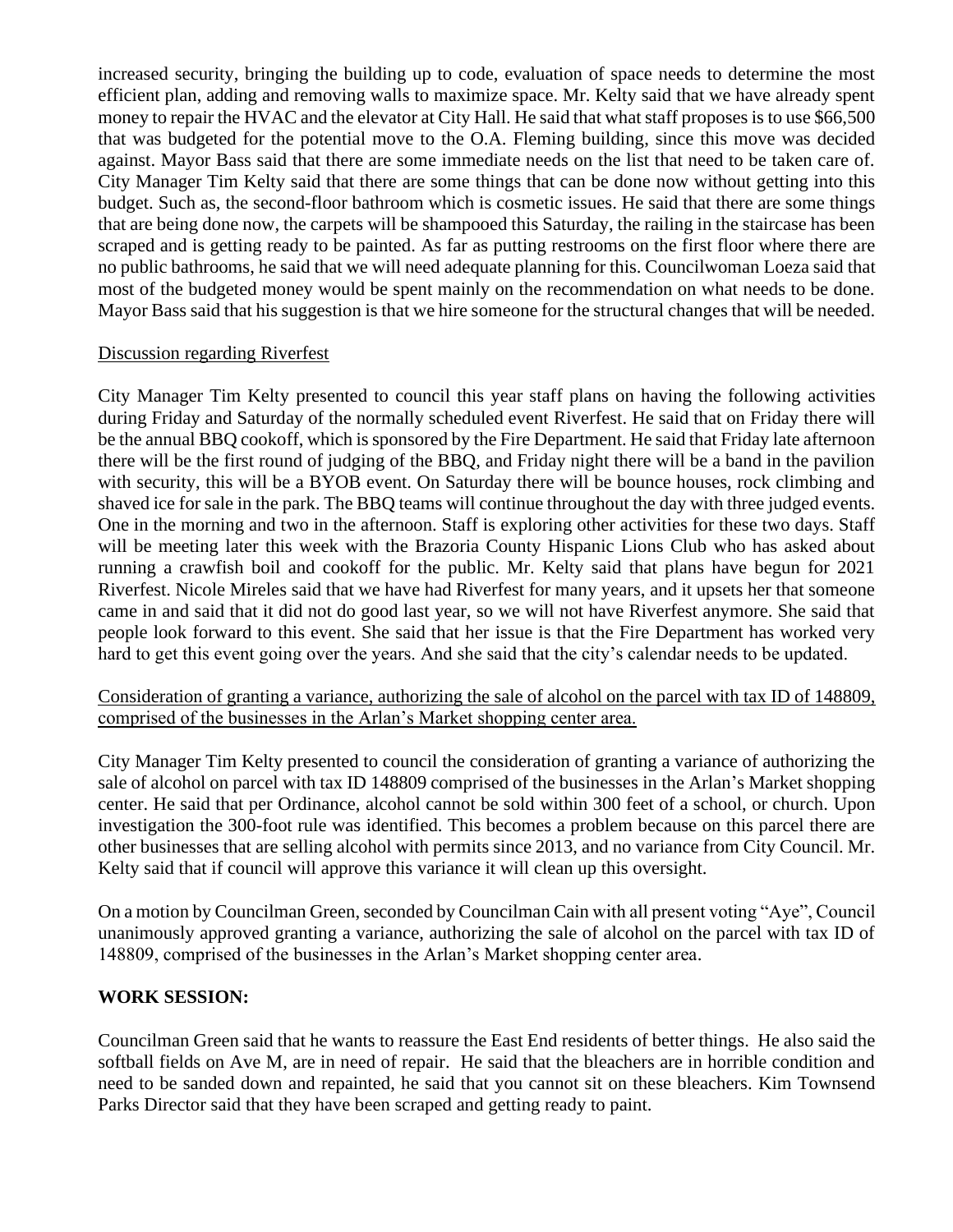Councilman Cain asked David Hoelewyn, Street Department Director about the alley on Mesquite between 4<sup>th</sup> and 5<sup>th</sup> Streets. Mr. Hoelewyn said that the County finished the asphalt today. Councilman Cain also asked about the fire hydrant on  $10<sup>th</sup>$  Street and Yaupon, there is a bag over the hydrant and wants to know who repairs this. Mr. Hoelewyn said that Jerry Meeks is aware of the problem and has it scheduled for repair.

Councilwoman Loeza asked if clubs have to have security at the door when they are open. Police Chief Ray Garivey said that they do not. She also asked if the PD checks in on the clubs, Chief Garivey said that they do. Councilwoman asked if there was a time frame of when the large pole, on Ave H that is still in the ditch will be removed. She asked David Hoelewyn about the large sink hole that is on Yellowstone, Mr. Hoelewyn said that Jerry Meeks with Veolia said that there will be a contractor to come and repair the hole.

City Manager Tim Kelty said that there is an issue regarding termites at the Service Center. He said that the Public Works Director starts in March. Mr. Kelty said that he wants to applaud Juanita Cardoza and staff on the outstanding job of the capture. He said that he also wants to recognize the EMS for their work on this stressful situation. He also said that he will be sending out the Ethics Ordinance that was adopted a year ago. Mr. Kelty said the event "Night in the Spotlight" is a prom for special needs kids. This will be on April 4 at Riverplace. May 9 is the  $20<sup>th</sup>$  annual Take a Child Fishing.

Mayor Bass thanked Chief Garivey for the hard work on the capture. He asked that he pass on his thanks to the Police Department staff.

#### Update on reports / concerns from Department heads

Kim Townsend Parks Director said that the mirror has been installed at the Freeport Levy. She said that she ordered another mirror because one is not adequate.

LeAnn Strahan, Freeport Destination Director said that the Daddy Daughter Dance was on Saturday February 15, she said that it was lots of fun and there was a good turnout. She thanked the staff that came out to help.

Brian Dybala Freeport Golf Course Director said that first quarter of the fiscal year is the highest it has been in twelve years. He said that January took that back. Due to the drainage being bad. He said that membership is up to 140 members, and that he has tournaments lined up from March until the summer.

David Hoelewyn Street Department Director said that the County has completed their asphalt today. and they did the spot on the 900 Block of  $7<sup>th</sup>$  Street. He said that Broad and Cedar is lined up for repair once the survey is done.

Open session was closed at 8:05 pm and Council entered into Executive Session.

### **CLOSED SESSION:**

Executive Session regarding a.) economic development (Projects 2019-2 and 2019-3) and b. Attorney Consultation (Possible Litigation) and, c. Deliberation about Real Property (Project 2020-1) in accordance with Vernon's Texas Government Code Annotated, Chapter 551, Sections 551.071, 551.072, and 551.087.

No action taken.